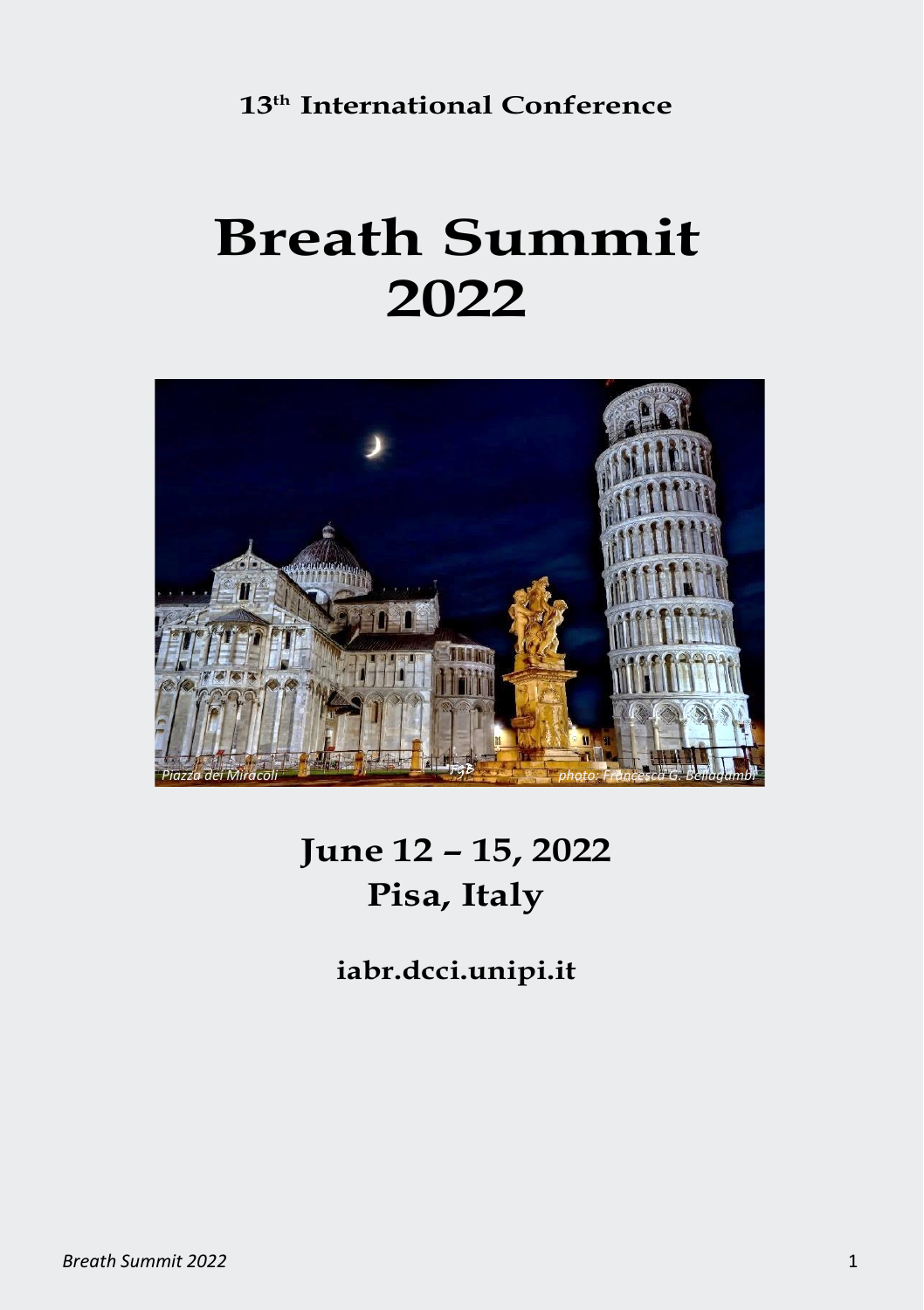### **Organizers**



#### **International Committee**

Chair: Prof. Fabio Di Francesco, University of Pisa

Prof. Cristina Davis, University of California Dr. Wolfram Miekisch, Univ. Medicine Rostock Prof. Jane Hill, University of British Columbia Dr. Nandor Marczin, Imperial College London Prof. Marieann Högman, Uppsala University Prof. Joachim Pleil, University of North Carolina Prof. Paul Thomas, Loughborough University Dr. Dorota Ruszkiewicz, Loughborough Univ Prof. Dr. Alexander Moeller, Kinderspital Zürich Dr. Raed Dweik, Cleveland Clinic Dr. Veronika Ruzsanyi, University of Innsbruck Dr. Jonathan Beauchamp, Fraunhofer IVV Dr. Makoto Sawano, Saitama Medical University Prof. Agnieszka Smolinska, Uni. Hosp. Maastricht Mr. Marco Freek, Innsbruck Medical University Dr. Heather Bean, Arizona State University Dr. Jens Herbig, IONICON Analytik Dr. Anil Modak, Owlstone Medical Prof. Bogusław Buszewski, University of Torun

#### **Local Committee**

- Dr. Tommaso Lomonaco, University of Pisa
- Dr. Pietro Salvo, National Research Council
- Dr. Denise Biagini, University of Pisa
- Dr. Silvia Ghimenti, University of Pisa
- Dr. Tobias Bruderer, University of Pisa
- Dr. Matyas Ripszam, University of Pisa
- Dr. Federico Vivaldi, University of Pisa
- Dr. Andrea Bonini, University of Pisa
- Dr. Rosaria Orlandi, IRCCS Foundation
- Dr. Noemi Poma, University of Pisa
- Dr. Francesca Bellagambi, University of Pisa
- Dr. Angela Gilda Carota, University of Pisa
- Dr. Elena Eremeeva, University of Pisa
- Dr. Zahraalsadat Yousefniayejahromi, Uni Pisa
- Dr. Nicola Di Fidio, University of Pisa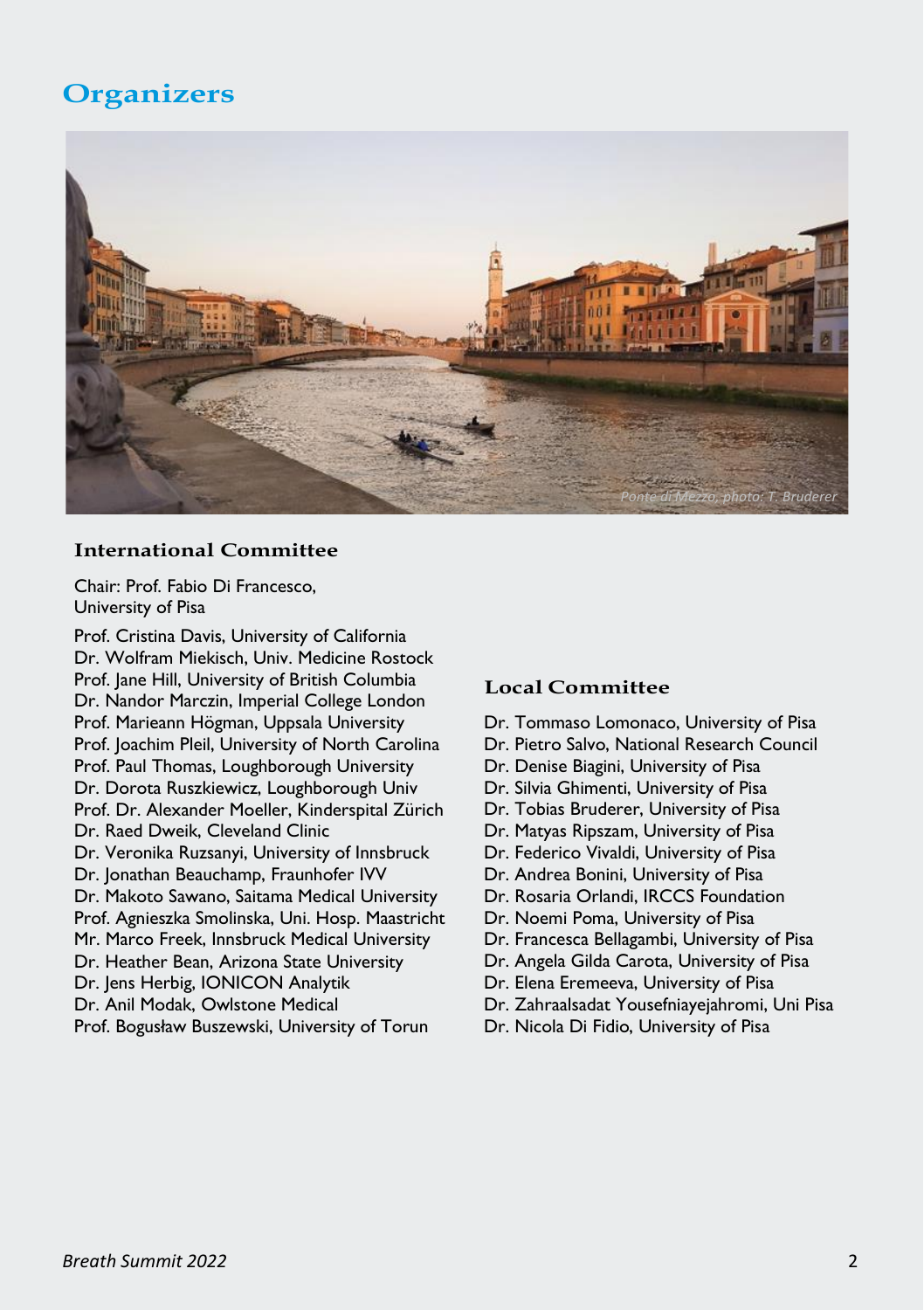### **Informations for speakers and poster presenters**

#### **Badges and face masks**

The conference badges must be worn at all times during the conference, whereas face masks need to be worn indoor with the exception of coffee and lunch breaks. Access to the conference venue will not be granted without the name badge issued by the conference organizers.

#### **Speakers**

Please email your presentation to the organizingcommittee@breathsummit2022.it or bring it to the registration desk on an USB stick at least one day before your talk. You can also give your presentation to the technician of the room during a coffee or lunch break, at least 15 min before the start of your session. We do not allow the use of personal laptops. At the end of the conference, all presentations will be deleted.

#### **Poster presenters**

Posters can be mounted from Sunday at 14:30, and the personnel at the registration desk will provide you all the necessary equipment. Posters should be removed at the end of the conference, no later than Wednesday 16:00.

| Sunday | June 12, 2022                                                                                       |
|--------|-----------------------------------------------------------------------------------------------------|
| 14:30  | Registration opens                                                                                  |
| 16:00  | Opening ceremony (Fabio Di Francesco, Cristina Davis)                                               |
|        | Session 1: From Crete to Pisa – Two decades of breath research                                      |
| 16:10  | Nandor Marczin: Role of the Crete NATO Advanced Study Institute<br>in collaborative breath analysis |
| 16:30  | Marieann Högman: From Crete to Pisa – what has happened in NO research                              |
| 16:50  | Wolfram Miekish: Two decades of breath analysis for critical illness                                |
|        | <b>Plenary Lecture I</b>                                                                            |
| 17:20  | Anil Modak: Why have only a handful of breath tests made it into clinical practice?                 |
| 17:50  | George Hanna: Breath analysis at the frontiers of cancer research                                   |
| 18:20  | Transfer to the "Piazza dei Miracoli"                                                               |
| 19:45  | Welcome Cocktail: DOMUS COMELIANA at "Piazza dei Miracoli"                                          |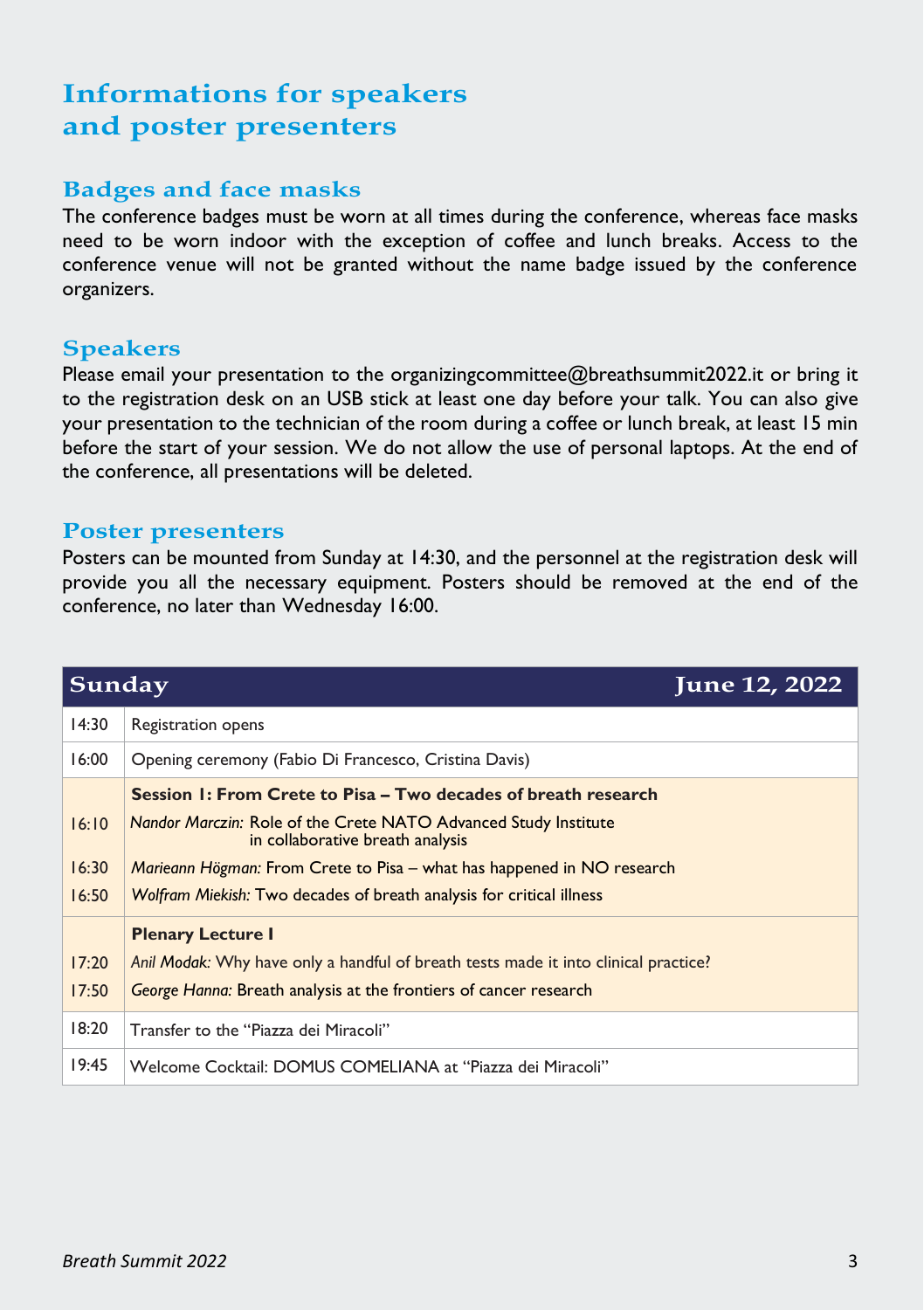### **Monday (morning) June 13, 2022**

| 08:30 | Registration opens                                                                                                                                                                                     |                                                                                                                        |  |
|-------|--------------------------------------------------------------------------------------------------------------------------------------------------------------------------------------------------------|------------------------------------------------------------------------------------------------------------------------|--|
| 09:00 | <b>Plenary Lecture II</b><br>Jane Hill: New Frontiers: Introducing the Human Breath Atlas<br>Chair: Fabio Di Francesco                                                                                 |                                                                                                                        |  |
|       | Room 27<br><b>Auditorium</b>                                                                                                                                                                           |                                                                                                                        |  |
|       | S2: Breath biomarkers of SARS-CoV-2<br><b>infection</b>                                                                                                                                                | <b>S3: Spectroscopic methods for breath</b><br>analysis                                                                |  |
|       | Chairs: Renelle Myers & Makoto Sawano                                                                                                                                                                  | Chairs: Andreas Güntner & Ines Weber                                                                                   |  |
| 09:30 | Makoto Sawano: RT-PCR diagnosis of Covid-<br>9 from EBC - wild-type and delta variant                                                                                                                  | Nick Rothbart: Human breath analysis by<br>millimeter-wave gas spectroscopy                                            |  |
| 09:50 | Rasmus Remy: Profiling of exhaled volatile<br>organics in the screening scenario of a Covid-<br>19 test centre                                                                                         | Mike Mirov: Cr:ZnS laser-based dual comb<br>spectroscopy: a novel platform for breath analysis                         |  |
| 10:10 | Madiha Malik: The potential of exhaled breath<br>Miloš Selaković: Rapid spectroscopic detection of<br>VOC's with electrically tunable quantum-cascade<br>analysis in detection of SARS-CoV-2<br>lasers |                                                                                                                        |  |
| 10:30 | Veronika Pospilsilova: Development of an<br>immediate diagnosis of Covid-19 by means of<br>on-line mass spectrometry                                                                                   | Gunnar Johanson: Diagnosis of acute cyanide<br>intoxication among fire victims by breath analysis                      |  |
|       | Coffee break & Exhibition                                                                                                                                                                              |                                                                                                                        |  |
| 10:50 |                                                                                                                                                                                                        |                                                                                                                        |  |
|       | S2: Breath biomarkers of SARS-CoV-2<br><b>infection</b>                                                                                                                                                | <b>S4: Sensors and sensor systems</b>                                                                                  |  |
|       | Chairs: Renelle Myers & Makoto Sawano                                                                                                                                                                  | Chairs: Rosamaria Capuano & Nick Rothbart                                                                              |  |
| 11:20 | Renelle Myers: Breath testing for mild<br><b>SARS CoV-2 infection</b>                                                                                                                                  | Ines Weber: Metabolic health monitoring<br>through breath acetone detection with<br>compact sensors                    |  |
| 11:50 | Amalia Berna: Discovery and clinical<br>validation of breath biomarkers of<br>SARS-CoV-2 infection in children                                                                                         | Andreas Güntner: Screening methanol poisoning<br>with a portable breath detector                                       |  |
| 12:10 | Nicholas Kenyon: Diagnosis of SARS-CoV-2<br>infection from exhaled breath volatiles using<br>GC-MS                                                                                                     | Alexander Pospelov: New express method for real-<br>time breath analysis with quantum point-contact<br>sensors         |  |
| 12:20 | Laura Miles: Breathing new life into                                                                                                                                                                   | Gennadii Kamarchuk: Quantum point-contact<br>sensors - new mechanisms and concepts for<br>real-time breath analysis    |  |
| 12:40 | data quality (Markes)                                                                                                                                                                                  | Rosamaria Capuano: Colorectal cancer detection<br>by breath analysis using a gas sensor array<br>- a preliminary study |  |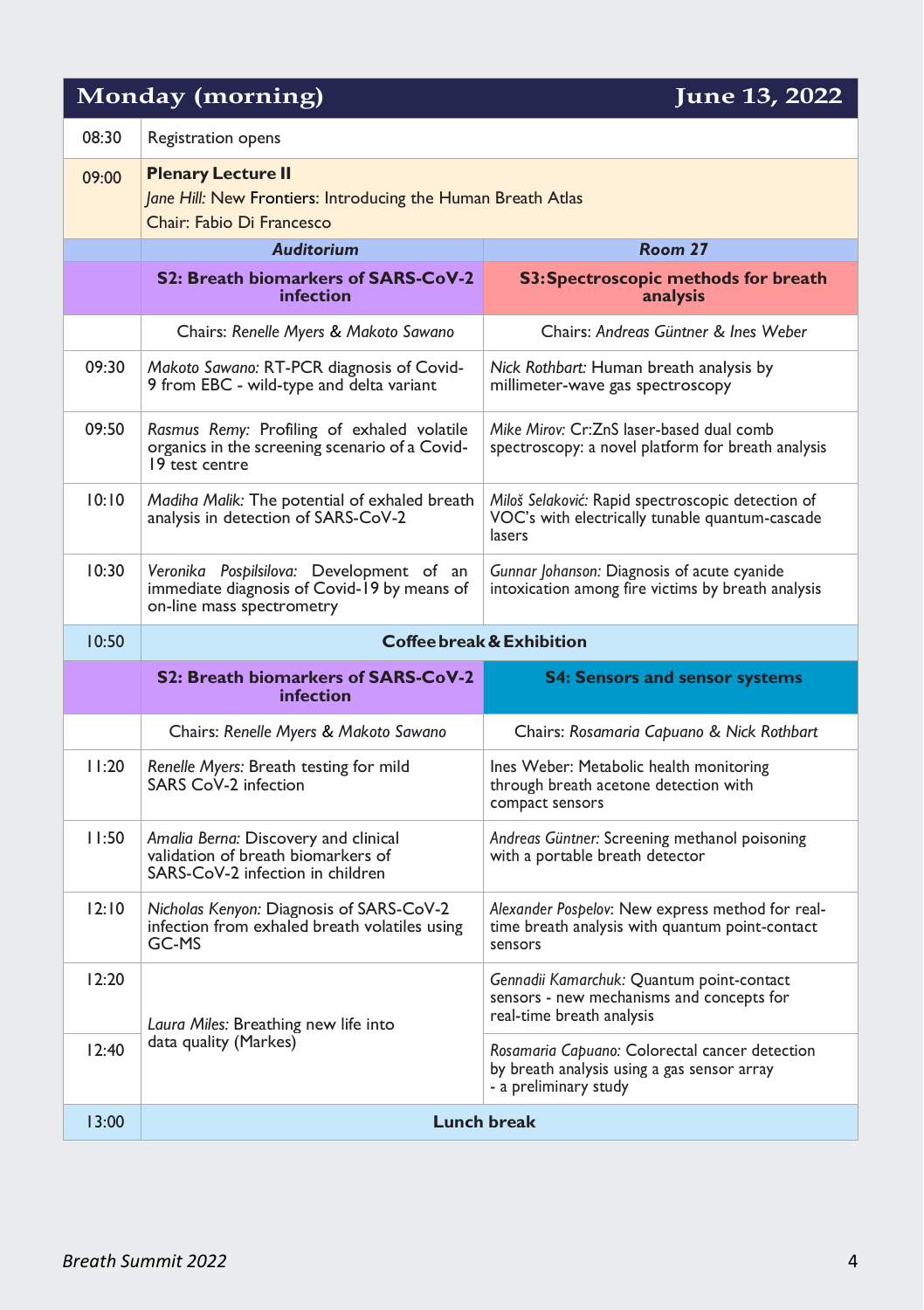| Monday (afternoon) |                                                                                                                                             | June 13, 2022                                                                                                                   |  |
|--------------------|---------------------------------------------------------------------------------------------------------------------------------------------|---------------------------------------------------------------------------------------------------------------------------------|--|
|                    | <b>Auditorium</b>                                                                                                                           | Room 27                                                                                                                         |  |
|                    | <b>S5: Standardization of breath collection</b><br>and instrumentation                                                                      | <b>S6: Breath biomarkers of microbial</b><br><b>infections</b>                                                                  |  |
|                    | Chairs: Paul Thomas & Sean Harshman                                                                                                         | Chairs: Jane Hill & Patricia Fuchs                                                                                              |  |
| 14:30              | Jens Herbig: Variability of breath-borne<br>volatiles - curse or blessing?                                                                  | Agnieszka Smolinska: Non-invasive breath<br>collection in murine models - an optimization<br>and case study on abdominal sepsis |  |
| 14:50              | Sean Harshmann: A searchable food and<br>drink related volatile organic compound<br>library for exhaled breath contaminant<br>determination | Antgo Gao: Identification of Burkholderia<br>pseudomallei infection using patient breath                                        |  |
| 15:10              | Y. Lan Pham: Uptake and emissions of<br>volatiles from materials used in-line<br>during breath sampling                                     | Patricia Fuchs: Monitoring of VOC-profiles<br>during Streptococcus suis infection in pigs                                       |  |
| 15:30              | Karl Unterkofler: Understanding patterns<br>and variations in breath gas concentrations<br>- what we can learn from modeling                | Nele Kemnitz: Mass spectrometric breath<br>screening of patients with pulmonary<br>bacterial infections                         |  |
| 15:50              | Kavita Jeerage: Multicomponent gas<br>standards for breath biomarker analysis                                                               | Wagar Ahmed: Targeting microbial volatiles<br>as biomarkers of lung infection in the ICU                                        |  |
| 16:10              | Chad Schaber: Towards Standardization<br>- Breath Biopsy® OMNI Assay for<br><b>Enhanced Biomarker Discovery</b>                             |                                                                                                                                 |  |
|                    |                                                                                                                                             | Coffee break & Exhibition                                                                                                       |  |
| 17:00              | Flash poster presentations<br>(see following page)                                                                                          |                                                                                                                                 |  |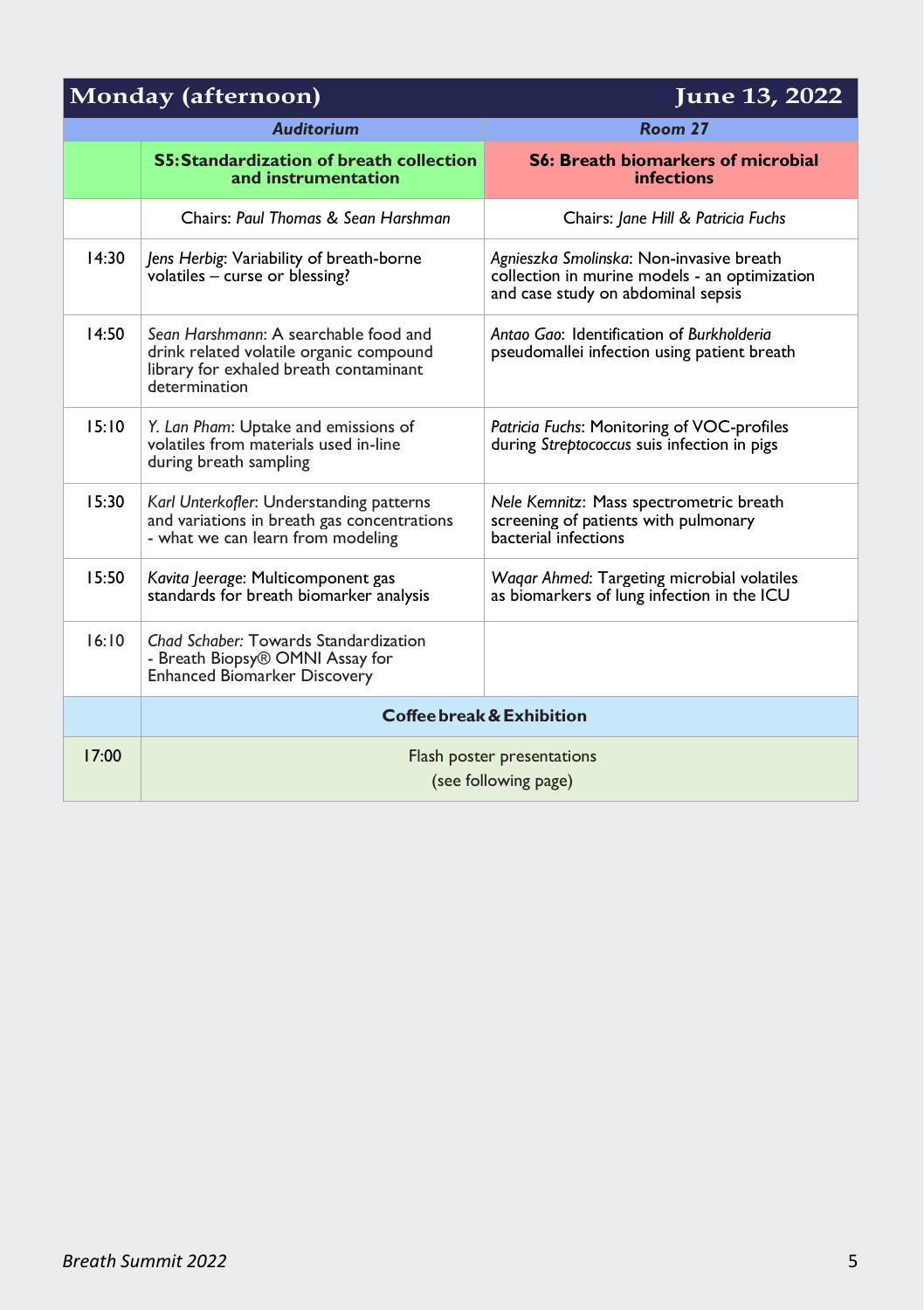### **Monday (afternoon) June 13, 2022**

|       | <b>Auditorium</b>                                                                                                                                                                | Room 27                                                                                                                              |
|-------|----------------------------------------------------------------------------------------------------------------------------------------------------------------------------------|--------------------------------------------------------------------------------------------------------------------------------------|
| 17:00 | <b>Flash poster presentations</b><br>(3 min talk – ppt slides)                                                                                                                   | <b>Flash poster presentations</b><br>(3 min talk – ppt slides)                                                                       |
|       | Chair: Dr. Pietro Salvo                                                                                                                                                          | Chair: Dr. Denise Biagini                                                                                                            |
|       | Marek Jackowski: Protocols for colorectal<br>cancer biomarkers                                                                                                                   | Ning Sun: A core breath profile of healthy<br>non-human primates                                                                     |
|       | Mahya Khaki: The predictive value of the<br>heart rate response to breathing maneuvers<br>for significant coronary artery disease                                                | Simonetta Capone: Analysis of urinary volatile<br>organic compounds by electronic nose and<br>GC/MS for prostate cancer diagnosis    |
|       | Agapios Agapiou: VOCs and PM in confined<br>environments                                                                                                                         | Austin Meister: Detection of SARS-CoV-2 Omicron<br>infection in exhaled breath from out-patients with<br>mild respiratory symptoms   |
|       | Tanja Z. Semren: Workflow development for<br>real-time exhaled breath analysis by<br>secondary electrospray ionization coupled<br>to high resolution mass spectrometry           | Francesco Segrado: Mass spectrometry profiling of<br>exhaled breath of smokers to identify a signature<br>related to tobacco use     |
|       | Tara M. Lovestead: A pilot study to<br>determine if THC can be detected in breath<br>aerosols collected from legal market                                                        | David J. Mager: Towards targeted exhaled breath<br>analysis for young children in CF care to detect<br>bacteria in the lungs         |
|       | cannabis users with an impaction filter<br>device                                                                                                                                | Dominic Sandhu: Utilising computational methods<br>to determine an idealised lung clearance index                                    |
|       | Marilena G. Quartz: enhanced photoacoustic<br>detection of ammonia in exhaled breath                                                                                             | Joris Meurs: Development and validation of a<br>proton transfer reaction – time-of-flight – mass                                     |
|       | Giuseppe Ferrandino: Pre-clinical exogenous<br>volatile organic compounds (EVOCs) Probes<br>screening and optimization for chronic liver                                         | spectrometry (PTR-ToF-MS) method for analysis<br>of short-chain fatty acids (SCFAs) in exhaled<br>breath                             |
|       | diseases detection<br>Marieann Högman: Alveolar nitric oxide in<br>$COPD - a 2$ -year follow-up                                                                                  | Raj Attariwala: Correlation of breath and blood<br>cannabis levels using custom-made breath sample<br>collection and analysis method |
|       | Leo Rührmund: Data visualization for real<br>time mass spec-based breath analysis in<br>clinical setups                                                                          | Evangelia Sakkoula: Monitoring dietary status and<br>cognitive functioning in children through exhaled<br>breath analysis            |
|       | Cedric Wüthrich: Online SESI-HRMS breath<br>analysis after a nutritional intervention<br>challenge                                                                               | Pritam Sukul: Recommended methods for safe<br>breath analysis under highly infectious respiratory<br>conditions                      |
|       | David M. Fothergill: Exhaled breath<br>condensate profiles of US Navy divers<br>following prolonged hyperbaric oxygen<br>(HBO) and nitrogen-oxygen (Nitrox)<br>chamber exposures | Sean W. Harshman: Investigation of an individual<br>with low exhaled isoprene                                                        |
| 17:30 | Poster session                                                                                                                                                                   |                                                                                                                                      |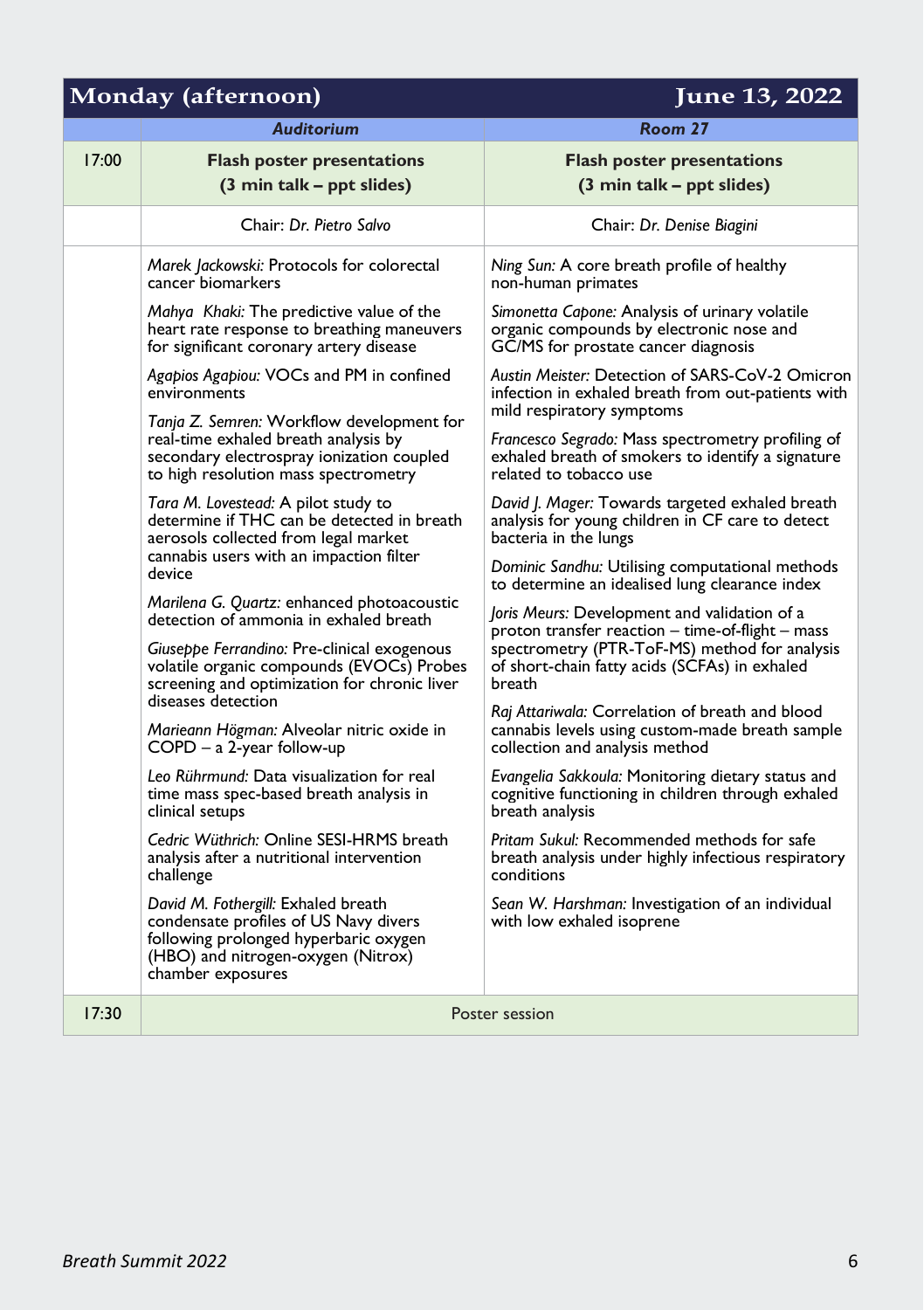### **Tuesday (morning) June 14, 2022**

| 08:30 | Registration opens                                                                                                                                                                  |                                                                                                                                                                              |  |
|-------|-------------------------------------------------------------------------------------------------------------------------------------------------------------------------------------|------------------------------------------------------------------------------------------------------------------------------------------------------------------------------|--|
| 09:00 | <b>Plenary Lecture III</b>                                                                                                                                                          |                                                                                                                                                                              |  |
|       | Cristing Davis: Volatiles in biological systems shift with disease state - a universal paradigm<br>connecting human and animal breath analysis to plant and agriculture diagnostics |                                                                                                                                                                              |  |
|       | Chair: Fabio Di Francesco                                                                                                                                                           |                                                                                                                                                                              |  |
|       | <b>Auditorium</b>                                                                                                                                                                   | Room 27                                                                                                                                                                      |  |
|       | <b>S7: Breath tests targeting unmet</b><br>clinical needs                                                                                                                           | <b>S8: Data analysis and interpretation</b>                                                                                                                                  |  |
|       | Chairs: Jochen Schubert & Inger Lise Gade                                                                                                                                           | Chairs: Agi Smolinska & Robert van Vorstenbosch                                                                                                                              |  |
| 09:30 | Tobias Walser: Zurich Exhalomics<br>- breath analysis at the forefront of<br>research and clinical development                                                                      | C. Roquencourt: Processing and analysis of PTR-<br>TOF data for biomarker discovery in exhaled<br>breath - covid-19 intubated ventilated patient                             |  |
| 09:50 | Fabio Di Francesco: Breath biomarkers<br>of heart failure                                                                                                                           | R. van Vorstenbosch: The detection of primary<br>sclerosing cholangitis using an optimized<br>methodology for fecal VOC analysis using the<br>microchamber thermal extractor |  |
| 10:10 | Renate Kos: Targeted exhaled breath<br>analysis for detection of respiratory<br>pathogens in cystic fibrosis patients                                                               | Celia Mallafré-Muro: Breath analysis for the<br>detection of Pseudomonas aeruginosa infections in<br>bronchiectasis patients using electronic nose and<br>GC-MS              |  |
| 10:30 | Nicholas Smith: Idealised lung clearance<br>indices for paediatric patients                                                                                                         | Monika Śmiełowska: Screening for volatile<br>biomarkers of colorectal cancer by analysing<br>breath and fecal samples with TD-GC-MS                                          |  |
|       | <b>Coffee break &amp; Exhibition</b>                                                                                                                                                |                                                                                                                                                                              |  |
| 10:50 |                                                                                                                                                                                     |                                                                                                                                                                              |  |
|       | <b>S9: Analytical methods for breath</b><br>biomarker detection                                                                                                                     | <b>S10: Breath analysis and cancer research</b>                                                                                                                              |  |
|       | Chairs: Veronika Ruzsanyi &<br>Bogusław Buszewski                                                                                                                                   | Chairs: George Hanna &<br>Daria Slefarska-Wolak                                                                                                                              |  |
| 11:20 | Bogusław Buszewski: Comparative study<br>of breath and fecal samples                                                                                                                | Jolanda Palmisani: Breath analysis for early<br>detection of pulmonary pathologies as<br>malignant pleural mesothelioma                                                      |  |
| 11:50 | Wolfgang Vautz: From security to health:<br>breath-based information from GC-IMS                                                                                                    | Sarah Haywood-Small: Volatile organic compound<br>analysis of a chorioallantoic membrane model<br>within malignant pleural mesothelioma                                      |  |
| 12:10 | Thomas Wortelman: GC-IMS and various<br>sampling techniques to test for individual<br>volatiles at sup-ppb level                                                                    | Kiran Sankar Maiti: Diagnosis of prostate cancer<br>via infrared spectroscopy of breath                                                                                      |  |
| 12:20 | Antonello Larecchiuta: New sampling and<br>vacuum extraction techniques for                                                                                                         | E. Schillebeeckx: Breath analysis allows to<br>predict treatment response in malignant<br>pleural mesothelioma patients                                                      |  |
| 12:40 | quantitative analysis of VOCs/SVOCs in<br>breath (ENTECH)                                                                                                                           | Theo Issitt: Metabolism of VOC's, including methyl<br>halides in cells under varying conditions, mice and<br>humans to diagnose breast cancer                                |  |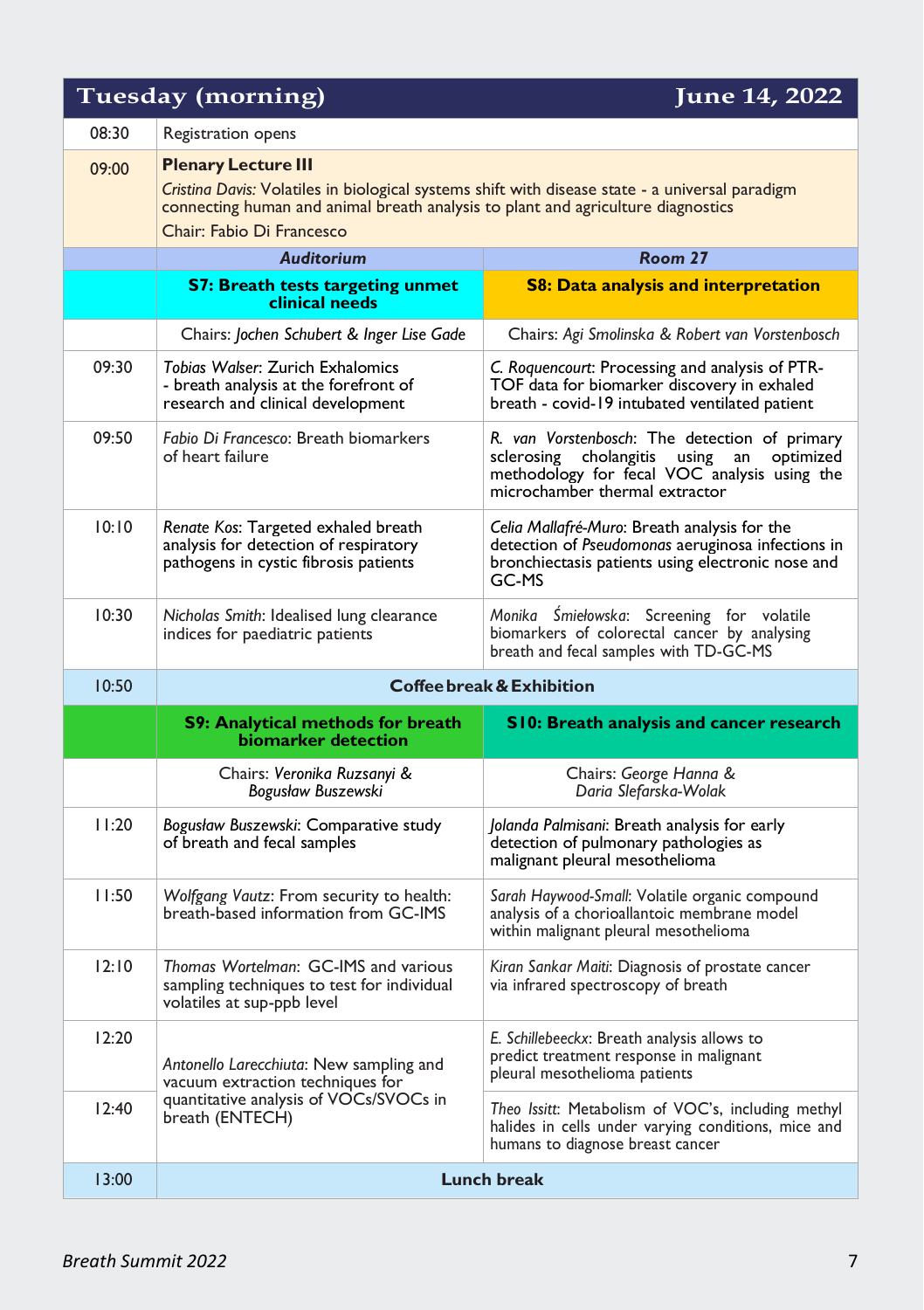| Tuesday (afternoon) |                                                                                                                                                                   | June 14, 2022                                                                                                                                                         |
|---------------------|-------------------------------------------------------------------------------------------------------------------------------------------------------------------|-----------------------------------------------------------------------------------------------------------------------------------------------------------------------|
|                     | <b>Auditorium</b>                                                                                                                                                 | Room 27                                                                                                                                                               |
|                     | S12: Five shades of breath analysis                                                                                                                               | S11: Volatile signatures of asthma in breath                                                                                                                          |
|                     | Chairs: Wolfram Miekisch &<br>Jonathan Beauchamp                                                                                                                  | Chairs: Alexander Moeller & Renate Kos                                                                                                                                |
| 14:30               | Inger Lise Gade: Bottom-up proteomic<br>analysis of the exhaled breath condensate<br>from twenty-six individual healthy persons                                   | Mahmoud Abdel-Aziz: Exhaled VOCs are linked<br>to house dust mite-atopy in asthmatics and<br>wheezers: U-BIOPRED cohorts                                              |
| 14:50               | Pritam Sukul: Effects of Covid-19<br>protective facemasks and wearing<br>durations onto<br>respiratory haemodynamic physiology<br>and exhaled breath constituents | Federico Vivaldi: A low-cost setup for<br>dispensing internal standards into needle trap<br>microextraction devices for reliable breath and<br>environmental analyses |
| 15:10               | Sarah Dowling: A clinical investigation into<br>the ability of lung impaired subjects to<br>provide screening and evidential breath<br>specimens                  | Yoni. E. van Dijk: Analysis of metabolites in<br>exhaled breath for the phenotyping of<br>eosinophilic asthma in children                                             |
| 15:30               | Simonetta Capone: Blood, urine and semen<br>volatilome analysis exploring health risk in<br>contaminated areas in Italy                                           | Alexander Moeller: Asthma diagnosis in children<br>by real-time breath analysis                                                                                       |
| 15:50               | Joris Meurs: Non-invasive monitoring of<br>participants during a multi-day walking<br>event - two case studies of the nijmegen<br>four days marches               | Andrei Malinovschi: Exhaled and nasal nitric oxid<br>in clinical guidelines                                                                                           |
|                     | <b>Coffee break &amp; Exhibition</b>                                                                                                                              |                                                                                                                                                                       |
| 16:30               | Focus groups                                                                                                                                                      |                                                                                                                                                                       |
| 17:30               | Anton Amann award                                                                                                                                                 |                                                                                                                                                                       |
| 17:45               | Awardee plenary session                                                                                                                                           |                                                                                                                                                                       |
|                     |                                                                                                                                                                   |                                                                                                                                                                       |
| 19:30               |                                                                                                                                                                   | <b>Transfer to Villa Scorzi</b>                                                                                                                                       |
| 21:00               | Social dinner at Villa Scorzi                                                                                                                                     |                                                                                                                                                                       |
|                     | <b>Back from Villa Scorzi</b>                                                                                                                                     |                                                                                                                                                                       |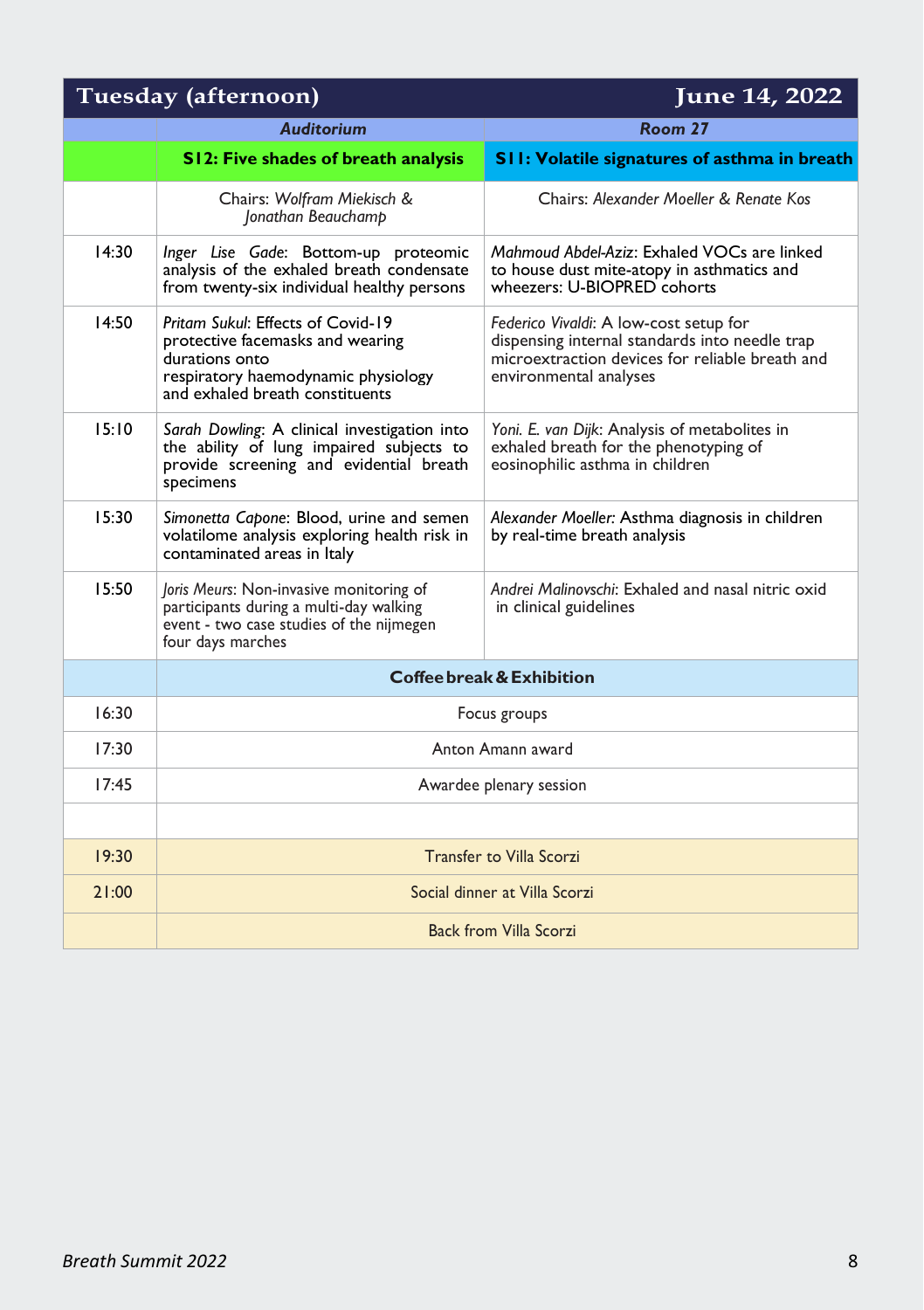| Wednesday<br>June 15, 2022 |                                                                                                                                                                                                                                    |                                                                                                                                                                 |  |
|----------------------------|------------------------------------------------------------------------------------------------------------------------------------------------------------------------------------------------------------------------------------|-----------------------------------------------------------------------------------------------------------------------------------------------------------------|--|
| 09:00                      | Registration opens                                                                                                                                                                                                                 |                                                                                                                                                                 |  |
| 09:30                      | <b>Plenary Lecture IV</b><br>Paul Thomas: Time's arrow, and the moving target of your phenome. A brief meditation<br>on root causes of variability and irreproducible observations in breath research<br>Chair: Fabio Di Francesco |                                                                                                                                                                 |  |
|                            | <b>Auditorium</b>                                                                                                                                                                                                                  | Room 27                                                                                                                                                         |  |
|                            | <b>S13: Young scientist session I</b>                                                                                                                                                                                              | <b>S14: Young scientist session II</b>                                                                                                                          |  |
|                            | Chairs: Dorota Ruszkiewicz &<br>Tommaso Lomonaco                                                                                                                                                                                   | Chairs: Franziska Lochmann &<br>Veronika Ruzsanyi                                                                                                               |  |
| 10:10                      | Hannah Schanzmann: Ion mobility and<br>mass spectrometry in combination with<br>gas chromatography for the detection of<br>nosocomial infections: first results                                                                    | Daria Slefarska-Wolak: Volatilomic footprints of<br>AGS-1, SNU-1, CLS-145 and HGC-27 gastric<br>cancer cell lines                                               |  |
| 10:30                      | Lorenzo Petralia: A novel methodology towards<br>the functional location of inflammation in<br>eosinophilic asthma                                                                                                                 | Eline Janssens: Breath biomarkers for pleural<br>mesothelioma - an external validation study                                                                    |  |
| 10:50                      |                                                                                                                                                                                                                                    | <b>Coffee break &amp; Exhibition</b>                                                                                                                            |  |
| 11:20                      | Ning Sun: Profiling VOC's from human<br>plasma using GC×GC-ToFMS                                                                                                                                                                   | Kathleen Zwijsen: Analysis of VOCs in exhaled<br>breath as screening method for malignant pleural<br>mesothelioma in an asbestos-exposed population             |  |
| 11:50                      | Iris van der Sar: Unsupervised clustering<br>of electronic nose data in patients with<br>sarcoidosis                                                                                                                               | Ronja Weber: Asthma in one breath - metabolic<br>signatures for allergic asthma in children<br>by online breath analysis                                        |  |
|                            | <b>S13: Young scientist session I</b>                                                                                                                                                                                              | <b>S15: Skin volatilome and other stories</b>                                                                                                                   |  |
|                            | Chairs: Dorota Ruszkiewicz &<br>Tommaso Lomonaco                                                                                                                                                                                   | Chairs: Aoife Morrin &<br><b>Tobias Bruderer</b>                                                                                                                |  |
| 12:10                      | Nynke Wijbenga: Detection of chronic lung<br>allograft dysfunction in lung transplant<br>recipients using an electronic nose                                                                                                       | Aoife Morrin: Skin volatilomics - translation of<br>wearable biodiagnostics for health monitoring                                                               |  |
| 12:20                      | Carmen Bax: An experimental apparatus<br>for e-nose breath analysis in respiratory<br>failure patients                                                                                                                             | Tobias Bruderer: Effect of fear on sweat volatiles<br>composition with DHS-GCxGC-TOF                                                                            |  |
| 12:40                      | Franziska Lochmann: Non-invasive CYP2C9<br>breath tests for predicting individual drug<br>responses                                                                                                                                | Amy Worrall: Predicting Pathology - examining the<br>health of inner ear cells via VOC sampling to facilitate<br>early intervention in age related hearing loss |  |
| 13:00                      | Lunch break                                                                                                                                                                                                                        |                                                                                                                                                                 |  |
| 14:00                      | Concluding remarks & Breath Summit impressions<br>Chair: Fabio Di Francesco                                                                                                                                                        |                                                                                                                                                                 |  |
| 14:10                      |                                                                                                                                                                                                                                    | IABR president election                                                                                                                                         |  |
| 16:00                      | Best poster awards, chairs: Jonathan Beauchamp & Marieann Högman                                                                                                                                                                   |                                                                                                                                                                 |  |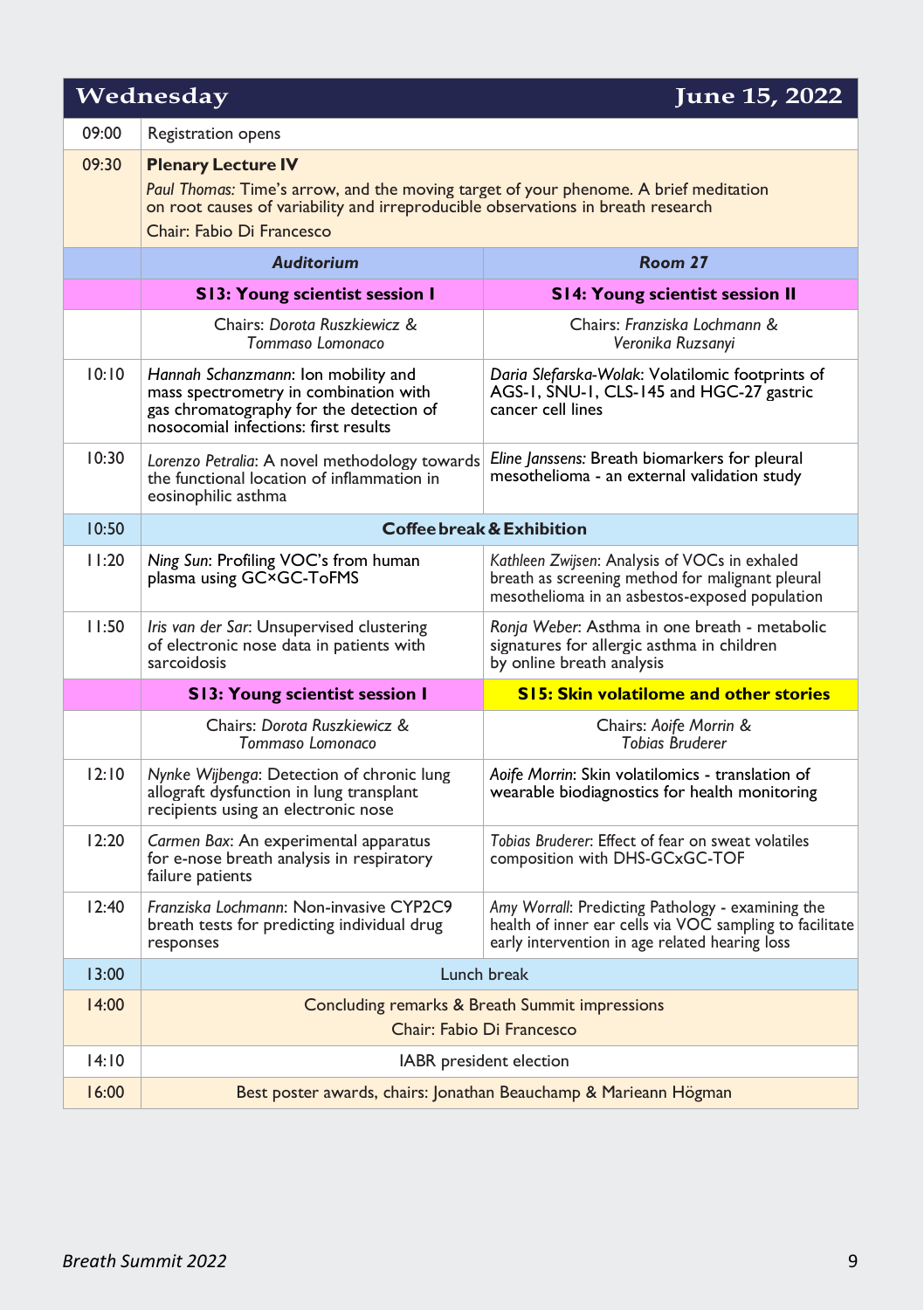### **General Information**

#### **Entitlements for participants**

Conference bag, admission to all scientific sessions, coffee and lunch breaks, welcome cocktail, social dinner, and online access to the programme booklet and book of abstracts.

#### **Wifi**

Free access to the WIFI in the CNR research area. Please request your username & password at the registration desk. Lost and found is also at the registration desk.

#### **Registration desk**

In case of emergency or need of medical assistance, please contact the staff at the registration desk or any of the staff at the venue.

#### **Important contact info**

|            | Registration desk: Tel.: +39 3511632875                                                                                       |
|------------|-------------------------------------------------------------------------------------------------------------------------------|
|            | Email: organizingcommittee@breathsummit2022.it                                                                                |
| Taxi:      | Order taxi or personal transfer, www.cotapi.it<br>Phone call: +39 050 541600<br>SMS/Whatsapp: +39 331 8342333, App: "it taxi" |
| Bus:       | AT-Bus Te. +39 800 14 24 24, www.at-bus.it<br>Bus routes, App: "moovit"<br>Bus tickets: Tabacchi, App: "tabnet"               |
| Police:    | 112                                                                                                                           |
| Ambulance: | I 18                                                                                                                          |

#### **IABR presidential election**

IABR members are kindly invited to vote for the election of the president on Wednesday 15 June, *14:30 – 15:10*. Please use the voting ballots included in the conference bag.

#### **Conference venue**

CNR Auditorium CNR Research Area Via G.Moruzzi, 1 56127 Pisa PI, Italy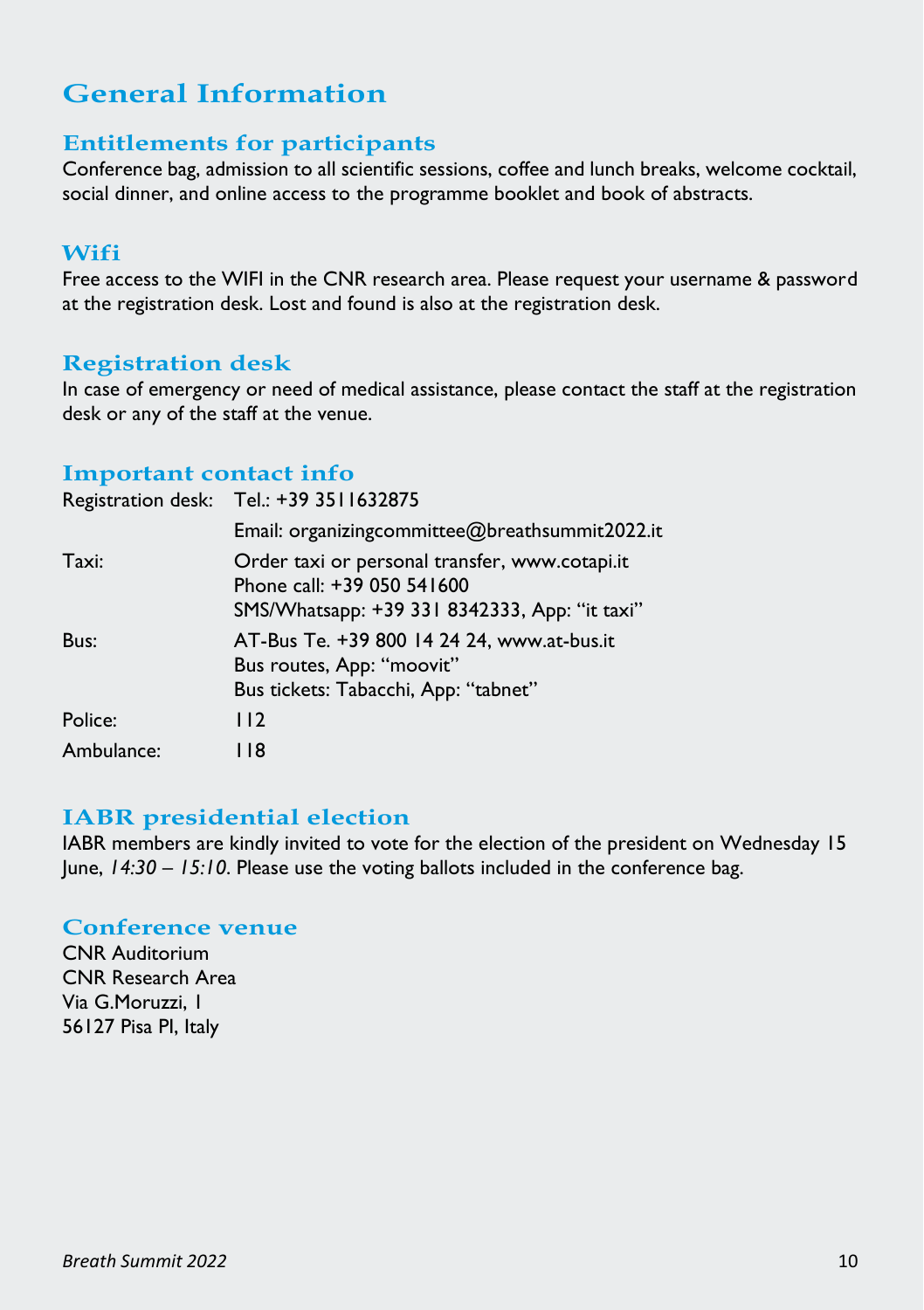### **Social Events**

#### **Welcome Cocktail**

| Date    | Sunday, June 12 (19:30 - 22:00) |
|---------|---------------------------------|
| Time    | Evening                         |
| Place   | <b>DOMUS COMELIANA, Pisa</b>    |
| Website | domuscomeliana.com              |

Meet old and new colleagues for an informal welcome reception, held at the DOMUS COMELIANA location close to the famous tower of Pisa in square of Miracoli. The reception is included in the registration fee.



#### **Social Dinner**

| Date    | Tuesday, June 14             |
|---------|------------------------------|
| Time    | Evening (21:00 - 00:30)      |
| Place   | <b>VILLA SCORZI, Firenze</b> |
| Website | www.villascorzi.com/en       |

Social Dinner will take place in the fourteenth century VILLA SCORZI location, located in the shadow of the famous Certosa of Calci and surrounded by the enchanting setting of the mountains and Pisa countryside.



### **Pisa Luminaria**

| Date  | Thursday, June 16    |
|-------|----------------------|
| Time  | Evening              |
| Place | Ponte di Mezzo, Pisa |

Festivities to celebrate San Ranieri in Pisa include the beautiful Luminara on the evening of June 16th, the eve of the patron saint's feast day. Over 70,000 candles will burn and reflect on the river. The city along the Lungarno simply glows, followed by fireworks at 11 pm.

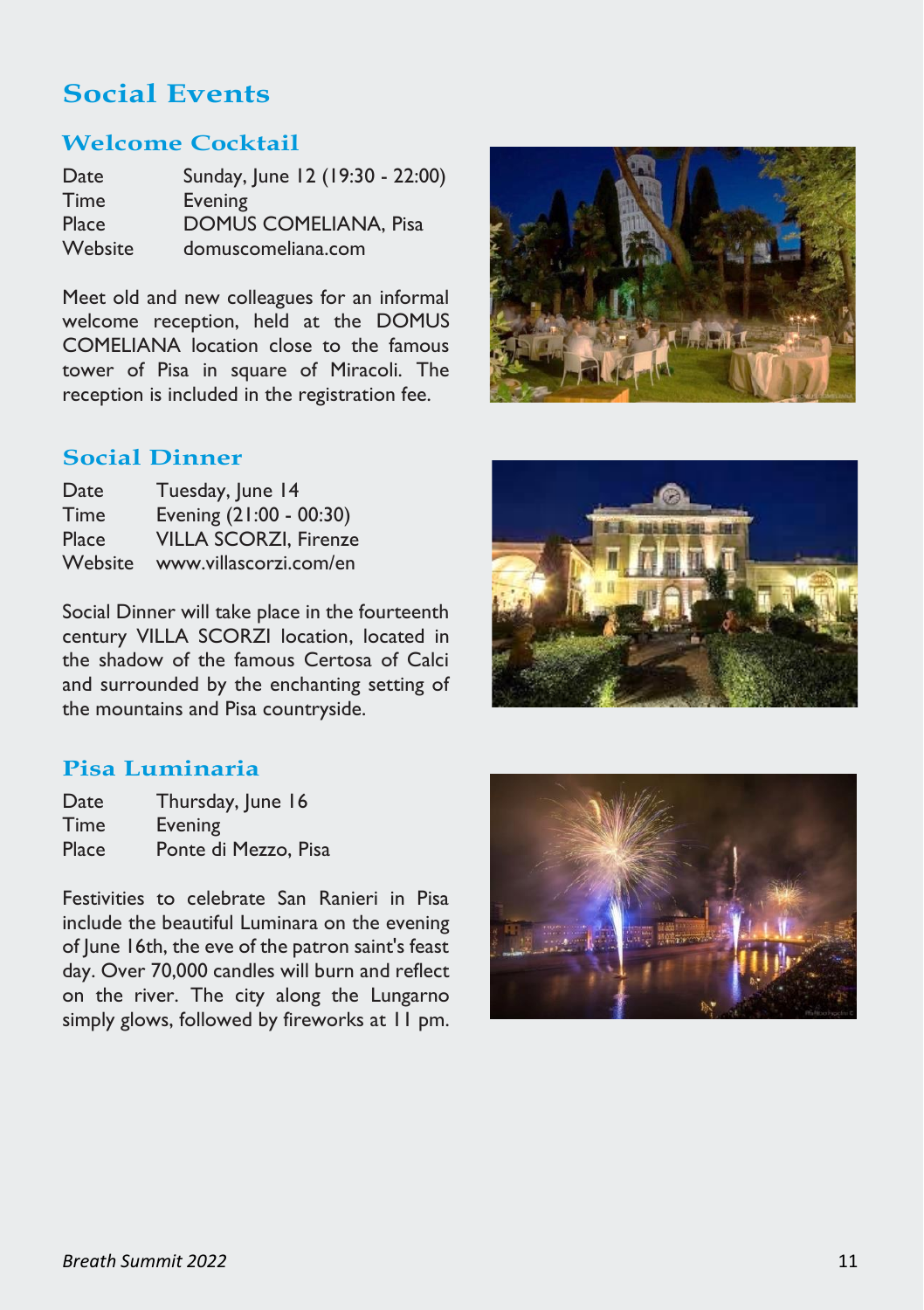

### **Social trip to Florence**

| Date | Thursday, June 16 |
|------|-------------------|
| Time | $08:45 - 18:00$   |

Place Florence

A walking tour of Florence is planned on June 16th that will allow you to discover the charm of one of the most beautiful cities in Italy and experience the heart and soul of the Italian Renaissance!

The breath-taking beauty of the Duomo and its massive dome will unveil before you reach Signoria Square - a real "open air museum" - and Ponte Vecchio - one of the oldest bridges in Europe. The tour will then delve into the charming Medieval district, to admire ancient tower-houses hidden among narrow streets and alleys, and lead you to the Oltrarno (on the other side of the river Arno), for a taste of one of the most famous Italian style gardens in Europe, the Boboli Gardens, built by the Medici family in the XVIth century with beautiful Renaissance fountains, statues, and artificial grottos!

After a free shopping time for souvenirs seekers, we will go back to Pisa to enjoy the charming Luminara of San Ranieri.